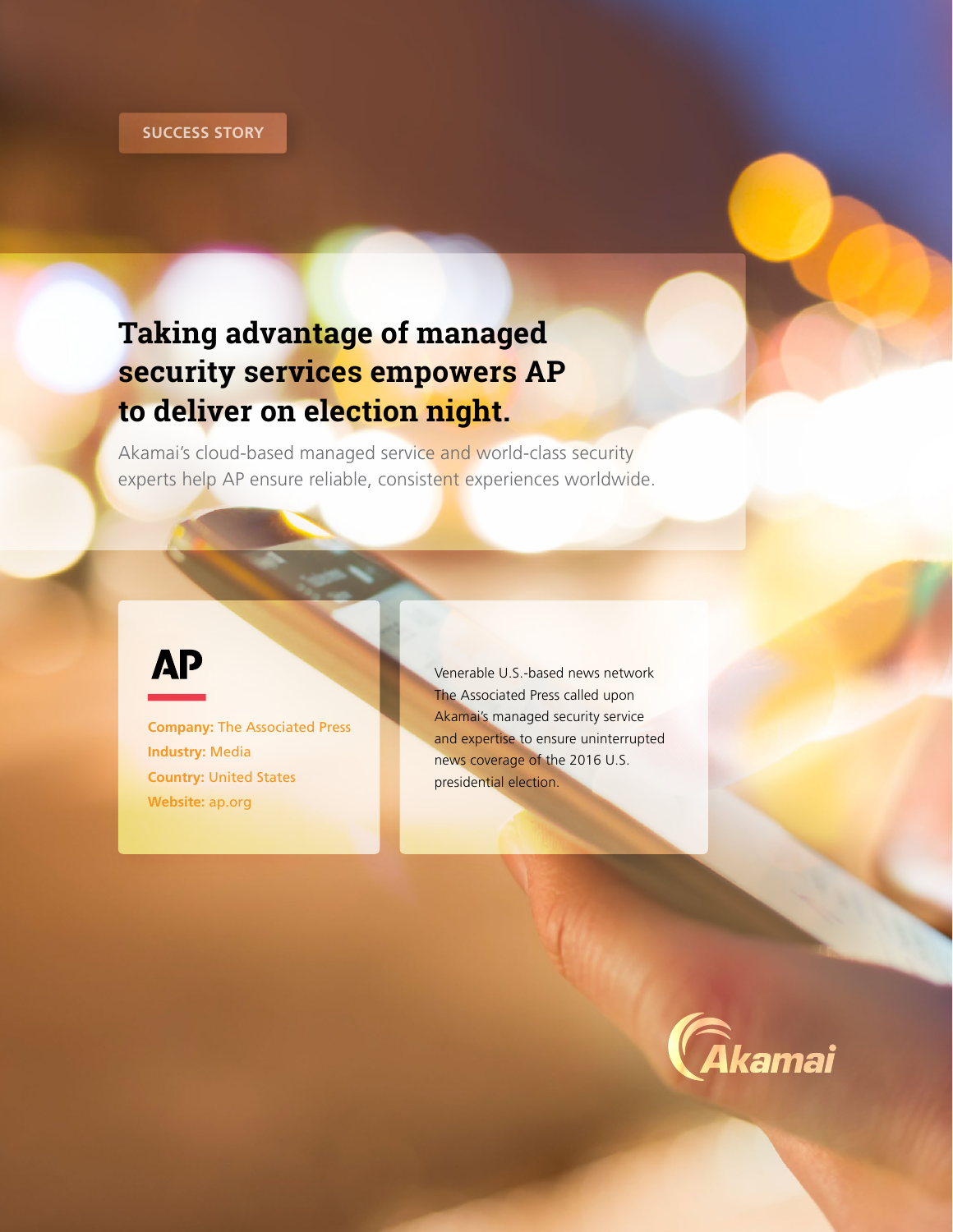# A Complex Content Value Chain Under Stress

When the world is watching, you don't want to fail. That thought was top of mind for Gianluca D'Aniello, chief technology officer (CTO) for The Associated Press, as the U.S. presidential election approached. Knowing that high-profile events like these put AP's complex content value chain — across over 150 host names — under significant stress, Gianluca needed to take steps to ensure a flawless experience on election night.

## No Room for Failure

Thousands of news outlets around the world rely on AP to tally the votes and call the races.

Gianluca knew he needed to deliver without fail in the face of unpredictable volumes of traffic that were sure to hit the site. This meant he needed to determine in real time whether traffic was legitimate or a threat. As highprofile organizations and websites are increasingly targeted during major events, Gianluca knew AP would be in the unenviable position of facing a steady stream of potentially malicious attacks.

Compounding matters was AP's introduction of new data-intensive services, like interactive maps, which required it to scale its content delivery and security capabilities.

In his former position as vice president of information technology at News Corp, Gianluca had relied on Akamai to ensure uninterrupted content delivery. He once again turned to this partner.

Akamai's Managed Kona Service and Live Event Support would facilitate uninterrupted news delivery during the election.



I had no room for failure. Akamai understood this and provided the solution and expert resources we needed to secure all our customer-facing platforms and assure full operational support during the November 8 news marathon.

#### **Gianluca D'Aniello**

Chief Technology Officer, The Associated Press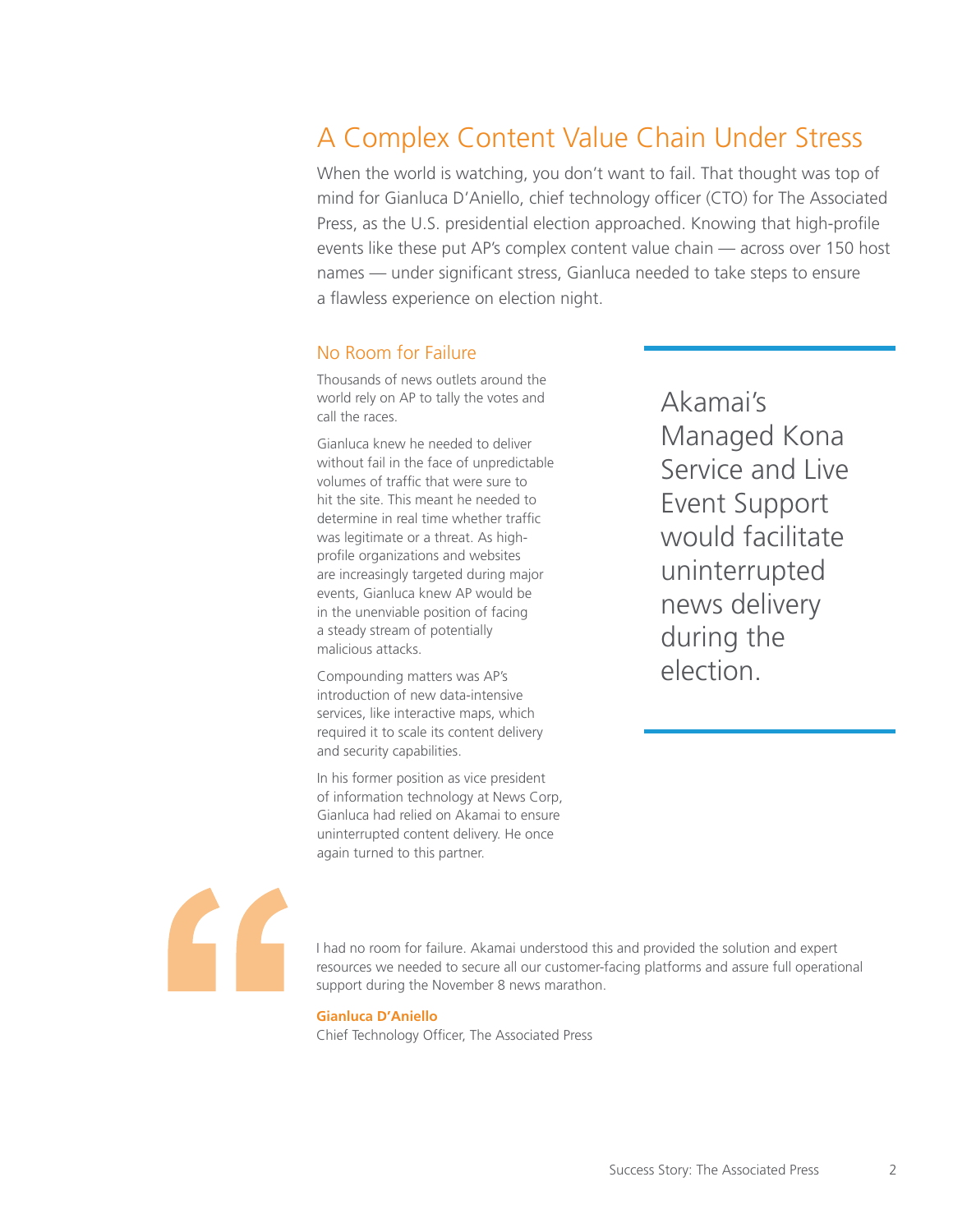## Achieving the Best Possible Level of Readiness

Akamai was already part of AP's vendor portfolio for site acceleration. Gianluca's experience at News Corp, where Akamai's cloud-based Managed Kona service was successfully deployed, also triggered the decision to introduce the service at AP.

Gianluca appreciated that, as a managed service, Kona would provide AP with expert security resources to prepare for, analyze, and mitigate any attacks.

This experienced CTO needed extra skills and eyes to add cybersecurity monitoring and management capabilities to his team, traditionally focused on service availability.

Working with Akamai, he was able to remove all weak links in the perimeter.

Akamai's Premium Support team provided remote and on-site support during election night. AP also took advantage of Client Reputation, which uses advanced algorithms to compute a risk score, empowering Akamai's Professional Services experts to reject requests from risky IP addresses.

Throughout the event, Akamai's Live Event Support team monitored for unusual traffic activity, advised Gianluca on best response, and implemented recommendations in real time.

# Rock Solid Results

- ▶ 1100% uptime during election night
- 4Served recordbreaking 13 terabytes of data
- ▶ Delivered more than 300,000 realtime data updates and more than 100 million page views



Unless your defense-in-depth strategy is applied across all sites and assets, your online presence still can be compromised. Akamai helped us remove all weak links in the perimeter.

### **Gianluca D'Aniello**

Chief Technology Officer, The Associated Press